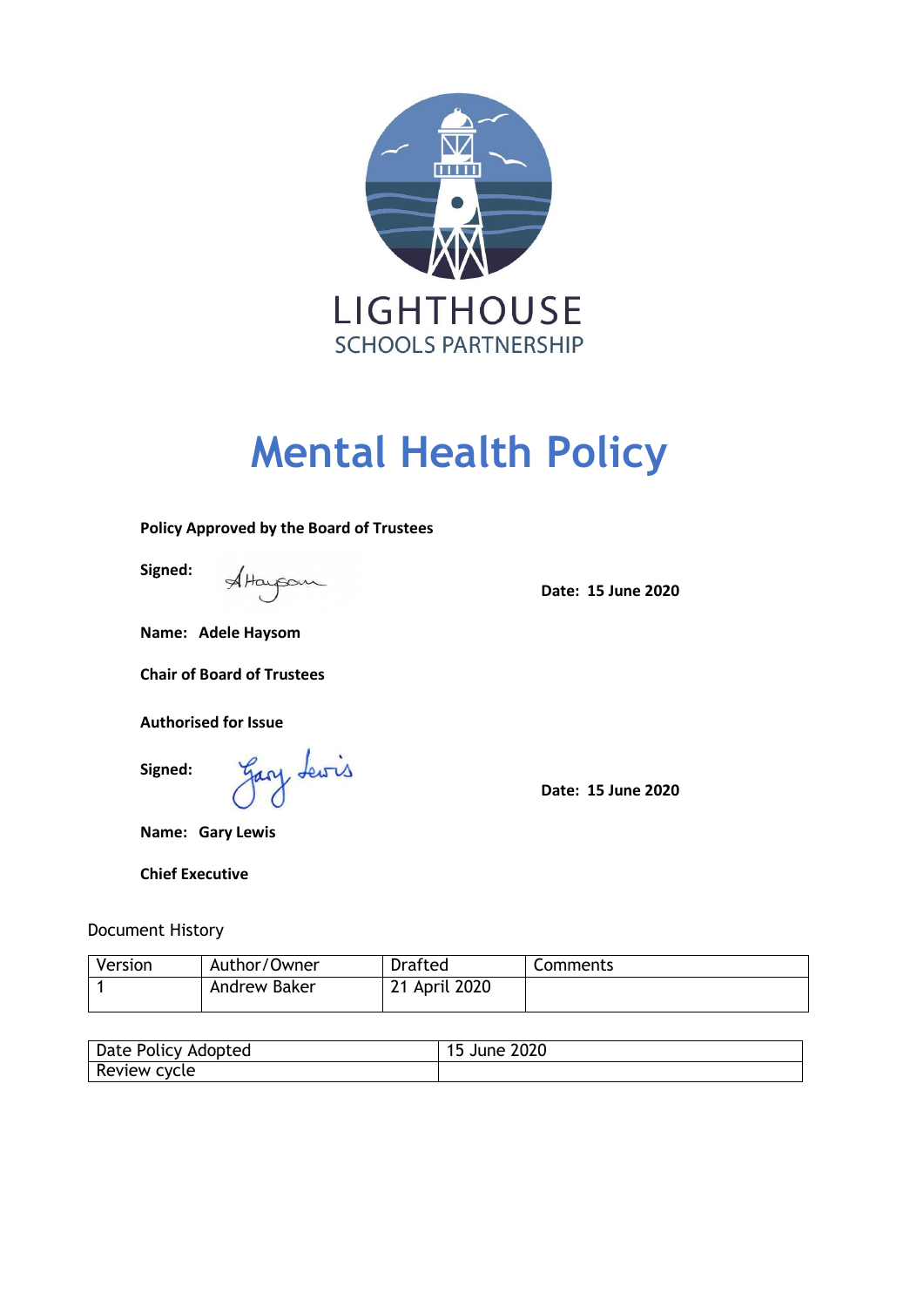# **Contents**

- 1. Context and rationale
- 2. Aims
- 3. Legislation and guidance
- 4. Role and responsibilities
- 5. Organisation and planning
- 6. Monitoring

# **1. Context and rationale**

Mental health can be defined as *'a state of wellbeing in which the individual realises his or her abilities, can cope with the normal stresses of life, work productively and fruitfully, and is able to make a contribution to his or her community'*. *(WHO, 2014)*

We have a central role to play in promoting our pupils' mental health and wellbeing and enabling them to be resilient. This policy explains how we do this.

Many national indicators highlight the need to support pupils' mental health and wellbeing. We are confident that a focus on mental health and wellbeing will enable us to provide healthy and happy school environments for pupils and staff and prepare the citizens of tomorrow with sound character and values, but also directly support our immediate mission: the promotion of effective learning. *(Weare, 2015)*

# **2. Aims**

- Promote positive mental health and emotional wellbeing in all staff and pupils.
- Increase understanding and awareness of common mental health issues.
- Enable staff to identify and respond to early warning signs of mental ill health in pupils.
- Enable staff to understand how and when to access support when working with pupils with mental health problems.
- Provide the right support to pupils with mental health problems and know where to signpost them and their parents/carers for specific support.
- Develop resilience amongst pupils and raise awareness of resilience building techniques.
- Raise awareness amongst staff and gain recognition from all staff that staff may have mental health issues, and that support is available in relation to looking after their wellbeing.
- Instil a culture of staff and pupil wellbeing where everyone is aware of signs and symptoms with effective signposting underpinned by behaviour and wellbeing around school.

The principles identified by Public Health England (2015) underpin this policy.

- Leadership and management that supports and champions efforts to promote emotional health and wellbeing.
- An ethos and environment that promotes respect and values diversity.
- Curriculum, teaching and learning to promote resilience and support social and emotional learning.
- Enabling student voice to influence decisions.
- Staff development to support their own wellbeing and that of pupils.
- Identifying need and monitoring impact of interventions.
- Working with parents and carers.
- Targeted support and appropriate referral.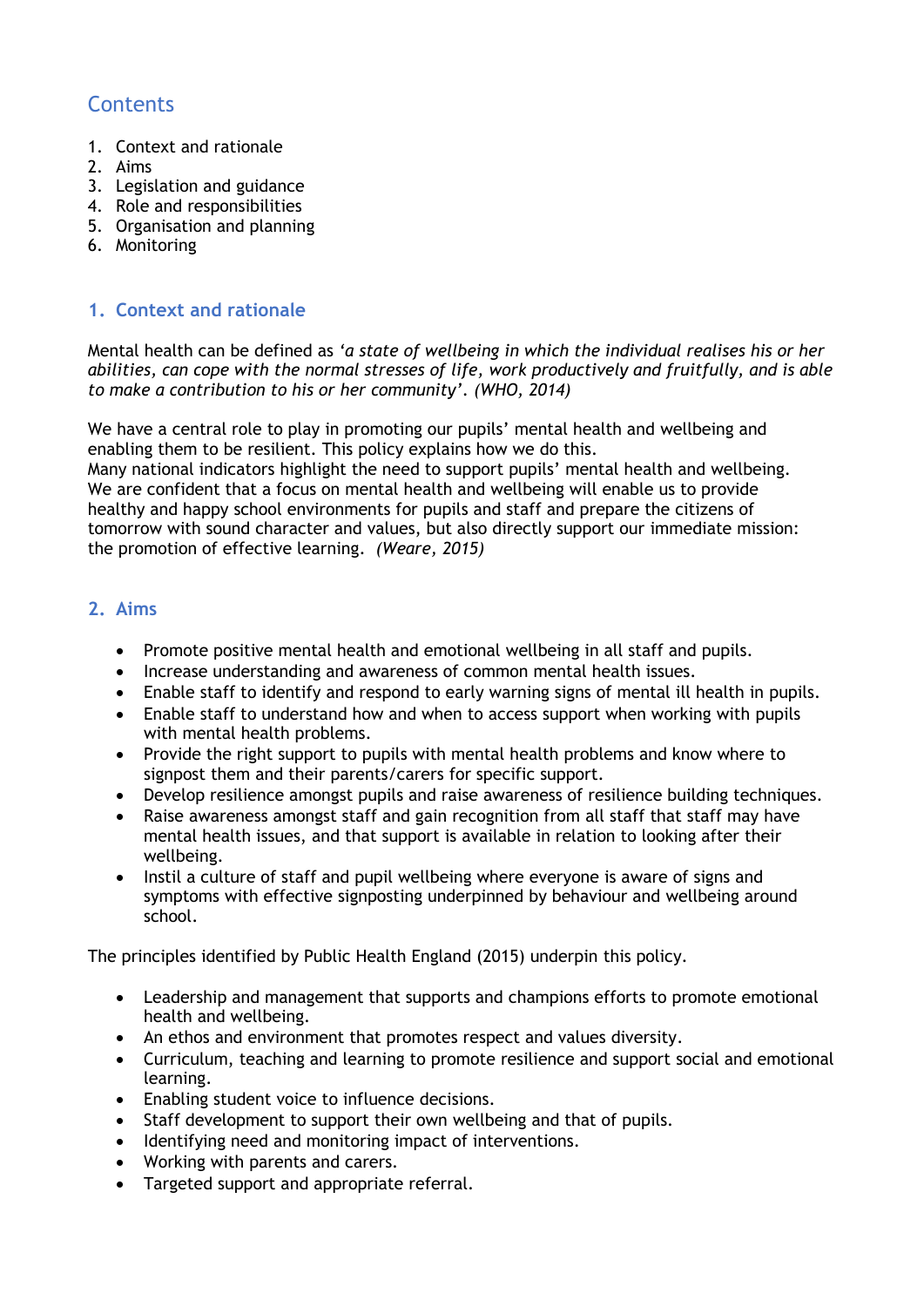# 3. **Legislation and guidance**

This policy acknowledges the statutory requirements and guidance for promoting mental health and wellbeing from the following sources:

- Mental Health and Behaviour in Schools *(DfE, 2018)*
- Keeping Children Safe in Education *(DfE, 2019)*
- Supporting Mental Health in Schools and Colleges *(DfE, Government Social Research, 2017-19)*
- Promoting Children and Young People's Emotional Health and Wellbeing-a Whole School Approach *(Public Health England, 2015)*
- What Works in Promoting Social and Emotional Wellbeing and Responding to Mental Health Problems in Schools? *(National Children's Bureau, 2015)*

Other policies promote mental health and wellbeing.

These include Safeguarding and Child Protection, Special Educational Needs and Disability, Behaviour (and Exclusion), Sex and Relationships Education and Anti-Bullying.

# **4. Role and responsibilities**

The promotion of positive mental health and wellbeing for pupils is everyone's concern.

All staff have a duty to contribute to the school's role in the following areas:

- to promote mental wellbeing;
- to identify pupil specific mental health needs;
- providing mental health support for pupils;
- referring to specialist provision.

*(Supporting mental health in schools and colleges summary report, 2017)*

#### Specific roles:

The Local Governing Board will monitor the effectiveness of this policy and hold the school to account for its implementation.

The Local Governing Board will ensure that it monitors the effectiveness of this policy.

#### **Headteacher**

The headteacher is responsible for the implementation of this policy.

There are key members of staff who have specific roles to play:

- Headteacher
- Designated Mental Health Lead
- Designated Safeguarding Lead/Deputy Designated Safeguarding Lead
- Pastoral Staff
- $\cdot$  SENDC<sub>o</sub>
- PSHE Coordinator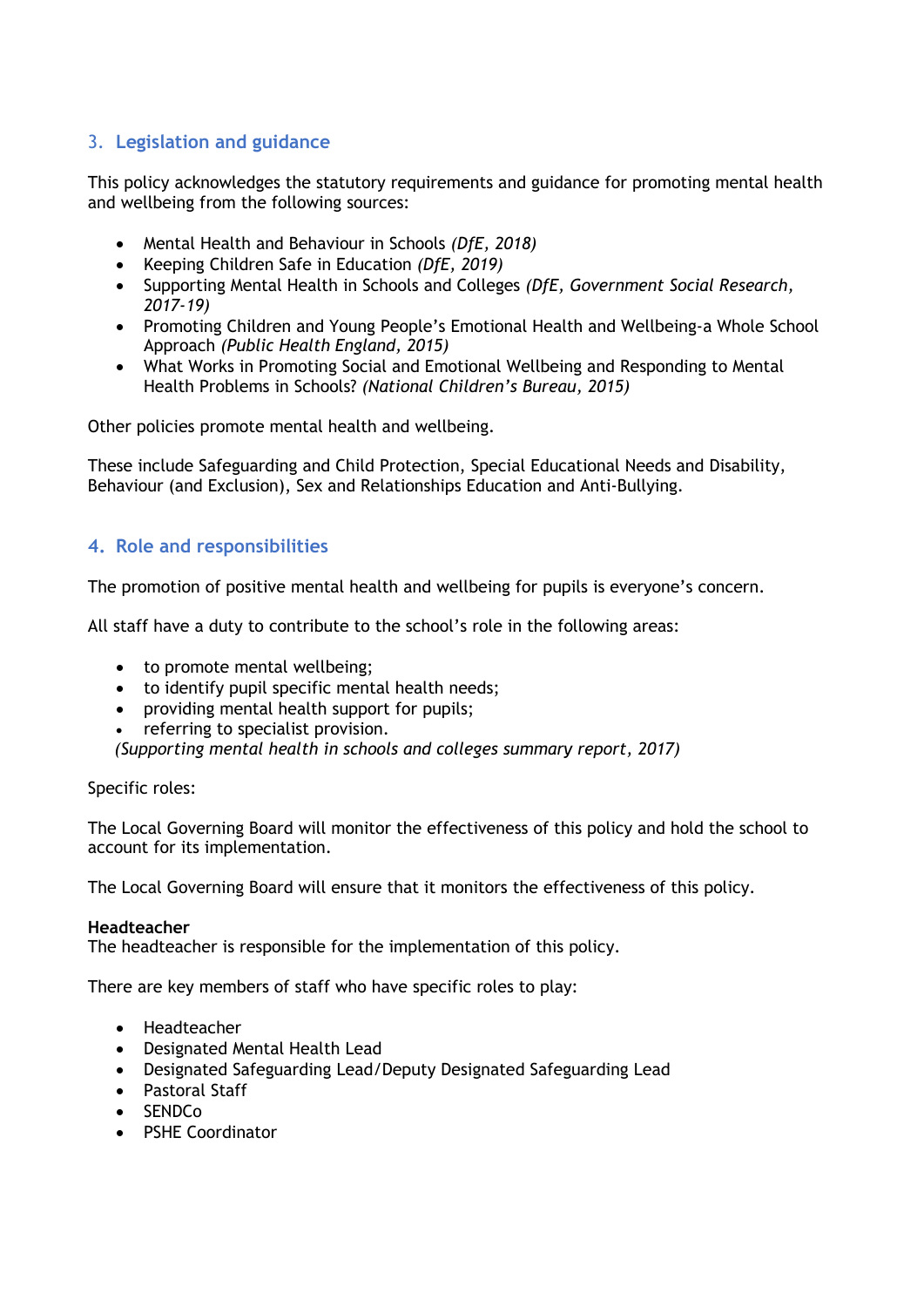# **5. Organisation and planning to promote wellbeing**

#### a) **Leaders champion efforts to promote emotional health and wellbeing**

Organisation and planning through:

- leaders who take championing roles and lead actions;
- governors who play an active role in ensuring this policy is implemented.

#### **b) An ethos and environment that promotes respect and values diversity** We:

- promote, respect and value and diversity;
- relate to, and build relationships with pupils;
- normalise mental health and challenge stigma;
- raise awareness of mental health issues;
- create a shared vision and understanding about an approach to supporting mental health.

#### Through:

- teaching school values in a multi-layered way promoting them in assemblies, in class and in all adult interactions with pupils;
- school/classroom environments that include quiet areas;
- the use of wellbeing tools;
- providing a safe and inclusive learning environment;
- clear systems to promote positive behaviour;
- using informal opportunities for adults and pupils to talk;
- peer mentoring schemes;

# **c) Curriculum, teaching and learning to promote resilience and to support social and emotional learning**

We:

- teach mental health and wellbeing learning as part of our curriculum;
- specifically teach resilience and resilience techniques;
- explicitly teach and coach social and emotion skills, self-awareness, managing feelings, empathy, social skills and aspirations and teach about anti-bullying;
- teach pupils coping strategies and self-help tools.

Through:

- identified curriculum time for PSHE/Citizenship [and Relationships Education] or other discussion activities;
- specific skills teaching to identified groups;
- structure of breaks enables relaxation, physical activity, informal adult child connection;
- participating in national activities and events focusing on mental health issues;
- whole class physical activity;
- teaching relaxation techniques, such as mindfulness, yoga;
- healthy eating promotion.

#### **d) Enabling pupil voice to influence decisions** We:

 ensure all pupils have the opportunity to express their views and influence decisions in matters that affect them.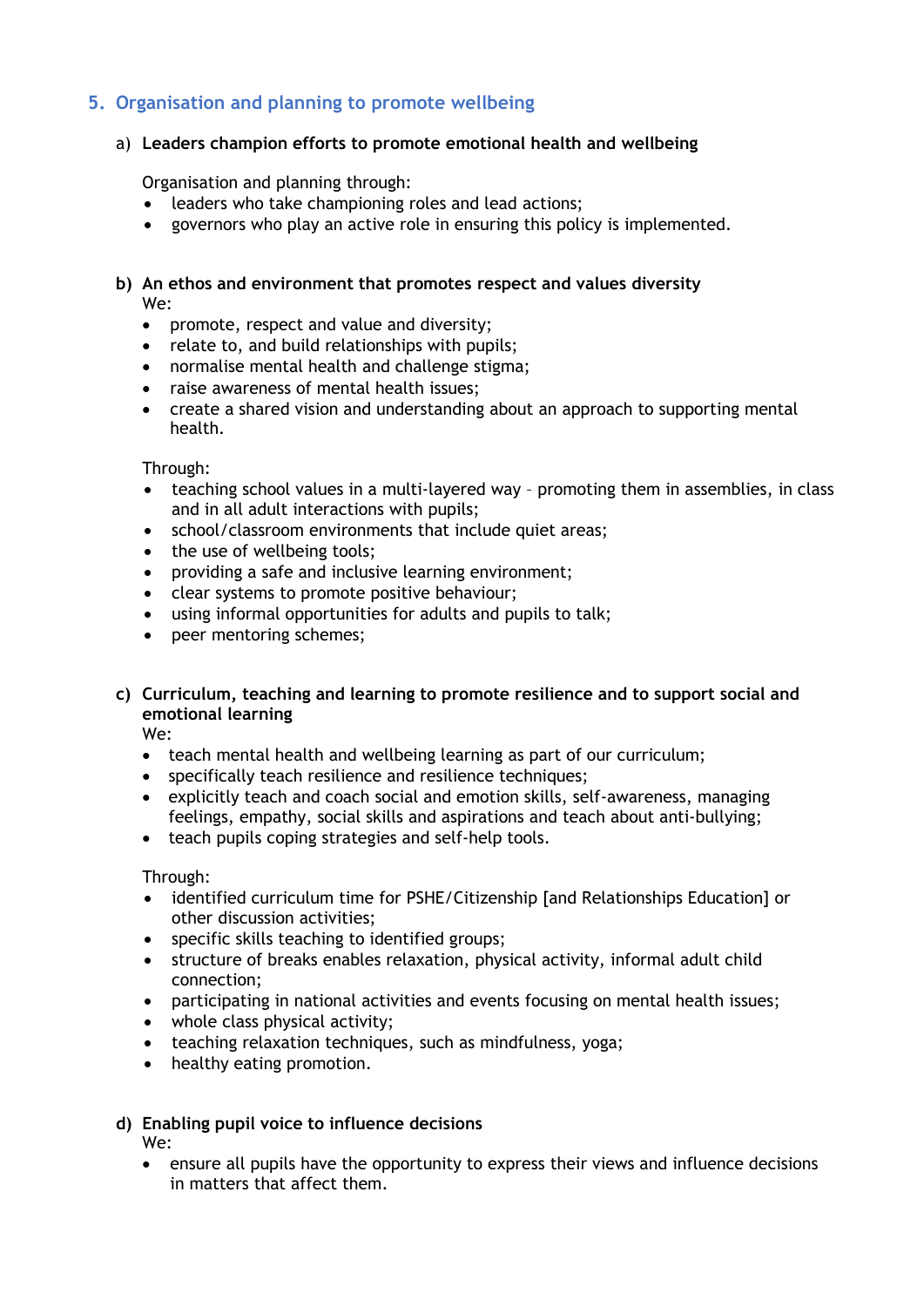Through:

- in class activities and informal and planned conversations with adults;
- School Council:
- pupil surveys, questionnaires.

#### **e) Staff development to support their own wellbeing and that of pupils**  We:

- support staff in relation to their own health and wellbeing and to be able to support pupil wellbeing;
- have a shared understanding of the key concepts of social and emotional wellbeing and mental health;
- monitor confidence and skills needs and provide CPD opportunities;
- we use consistent language.

Through:

- opportunities for staff to celebrate success together and share concerns;
- using the 5 Ways to Wellbeing
- providing stress management/wellbeing training and mental health awareness and other specific issues training for staff.

# **f) Identifying need and monitoring impact of interventions**

We:

- systematically assess the needs of pupils and the impact of interventions to improve wellbeing;
- record information and have clear communication paths between staff;
- use resources to aid screening or identifying.

Through:

 identification pathways include: staff observation, ICT systems, 'Team around the Child' meetings with parents and carers.

# **g) Working with parents and carers**

We:

- work in partnership with parents and carers to promote wellbeing and mental health;
- work with parents and carers where there are concerns about the teaching of mental health issues.

Through: teacher and parent/carer contact opportunities;

- learning mentor/parent support adviser work with parents;
- opportunities at parents evenings;
- the school website:
- opportunities for parent training.

# **h) Targeted support and appropriate referral**

We:

- identify and provide targeted support;
- appropriately refer to other services;
- regularly work with services for support and information.

Through: